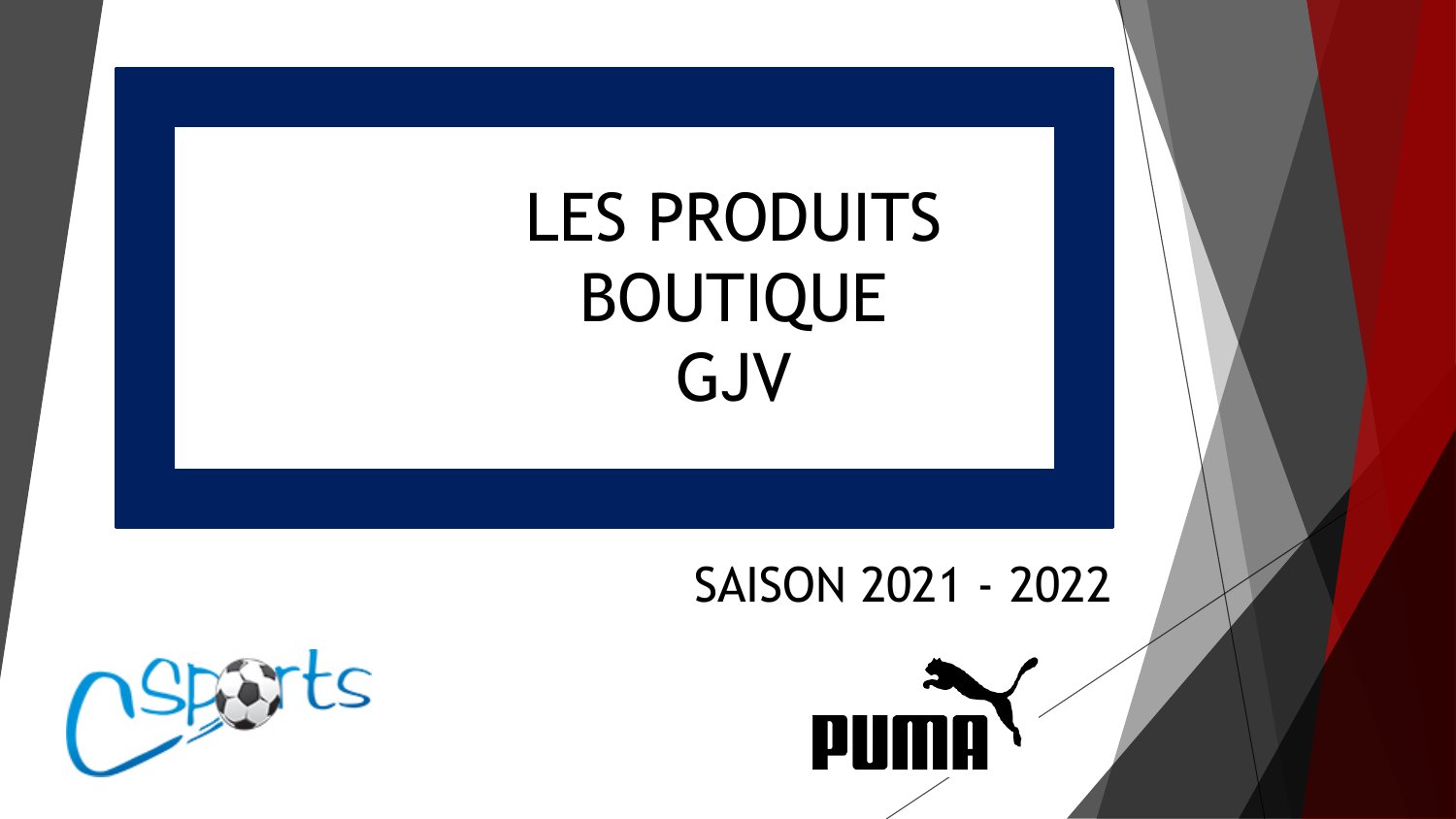### GAMME PUMA

RISE Jersey Marine Taille adulte – 15,00€ Taille enfant – 13,00€





RISE Jersey White Taille adulte – 15,00€ Taille enfant – 13,00€

RISE SHORTS Marine Taille adulte – 12,00€ Taille enfant – 9,00€





LIGA Training ¾ Pants Marine Taille adulte – 20€ Taille enfant – 18€

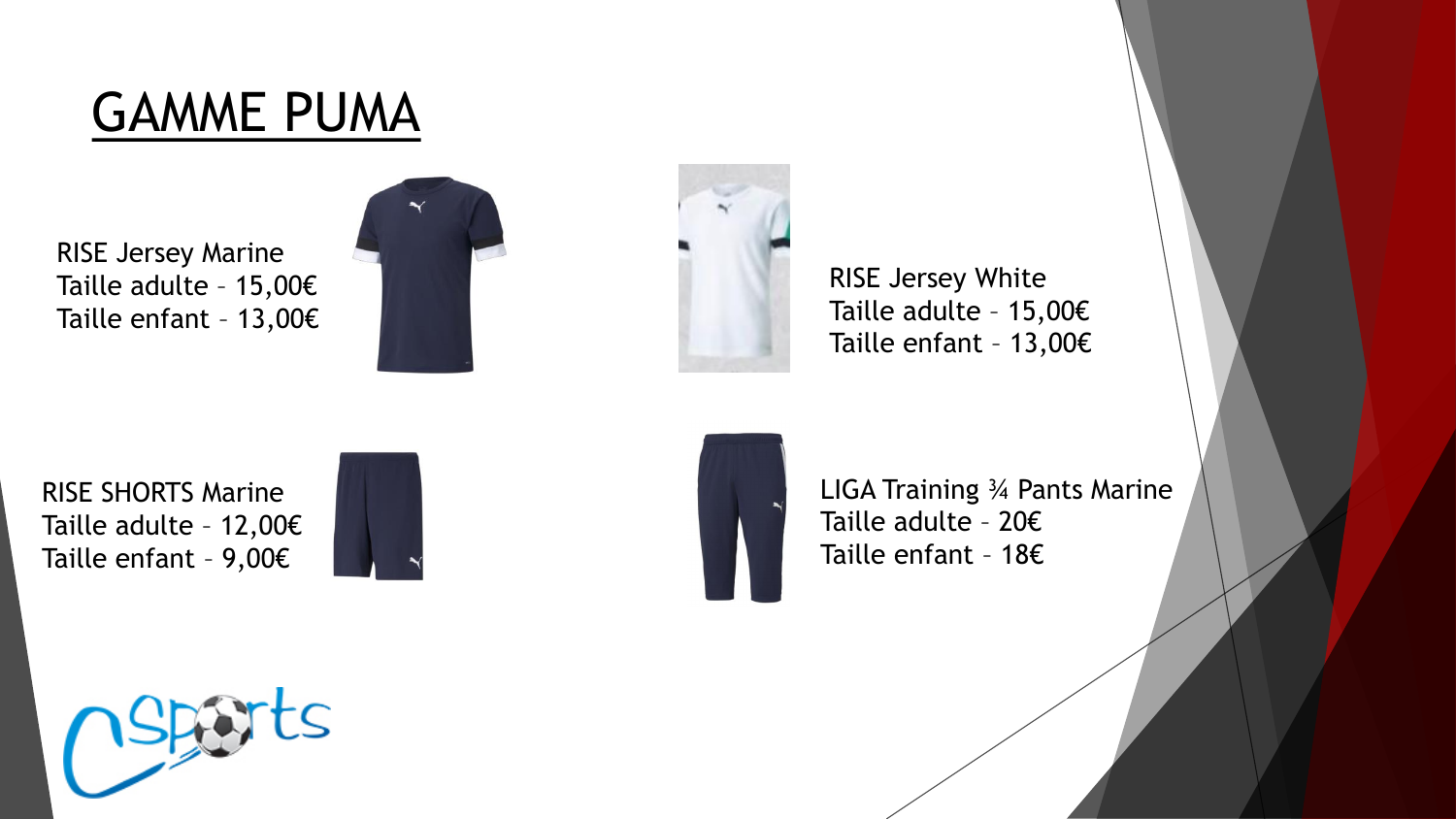LIGA Crew

Socks Black – 8€

GAMME PUMA CHAUSSETTES



Chaussettes LIGA Marine – 6,00€

LIGA Crew Socks white – 8€



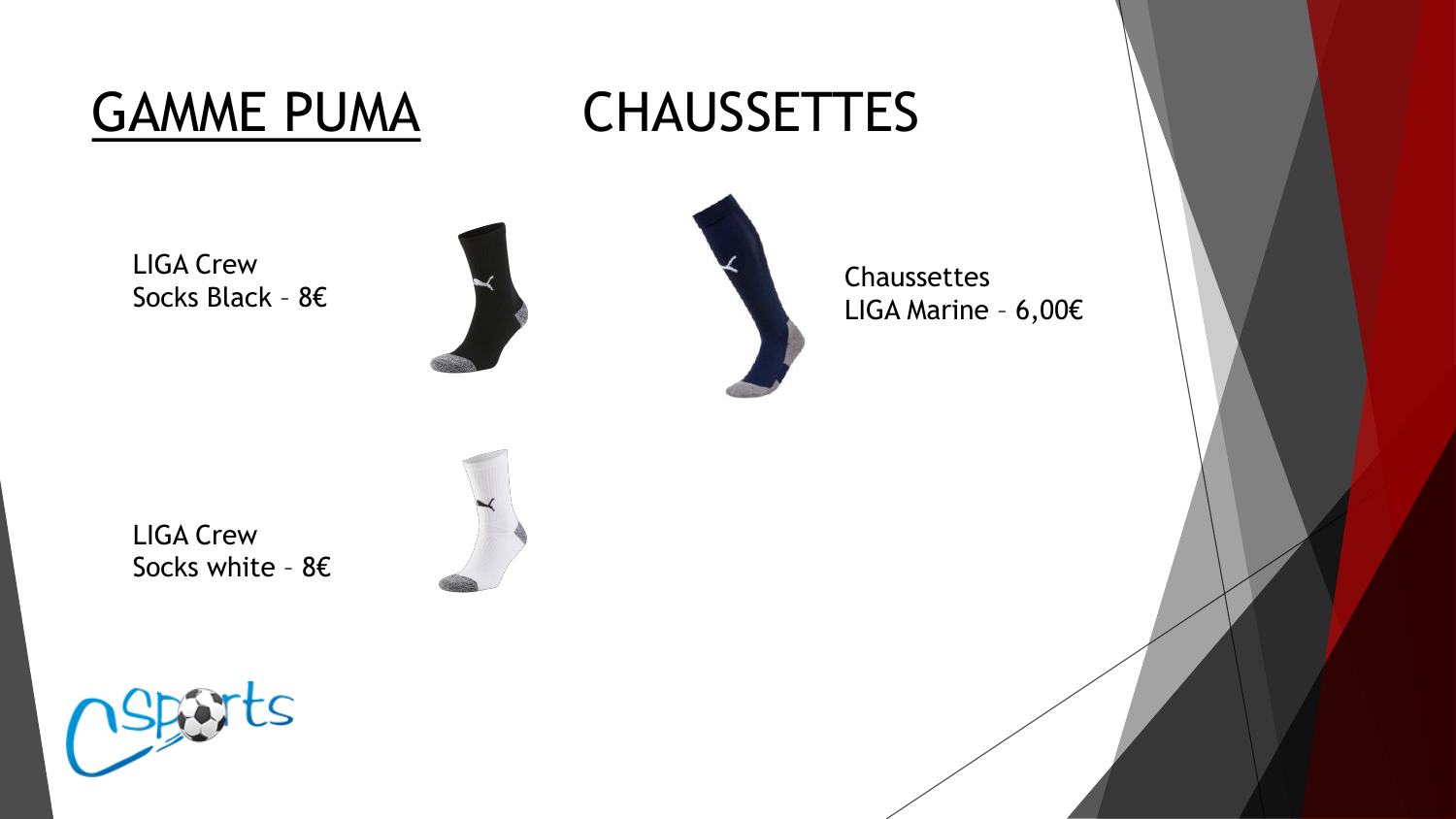### GAMME PUMA





GOAL Hooded Jacket Marine Taille adulte – 34,00€ Taille enfant – 30,00€

Jogging TeamGoal Casuals Pants Gris Taille adulte – 27,00€ Taille enfant – 24,00€



Casual T-shirt – Enfant 15,00 € Adulte 20,00€ Marine



Casual Polo – 24,00€ Marine

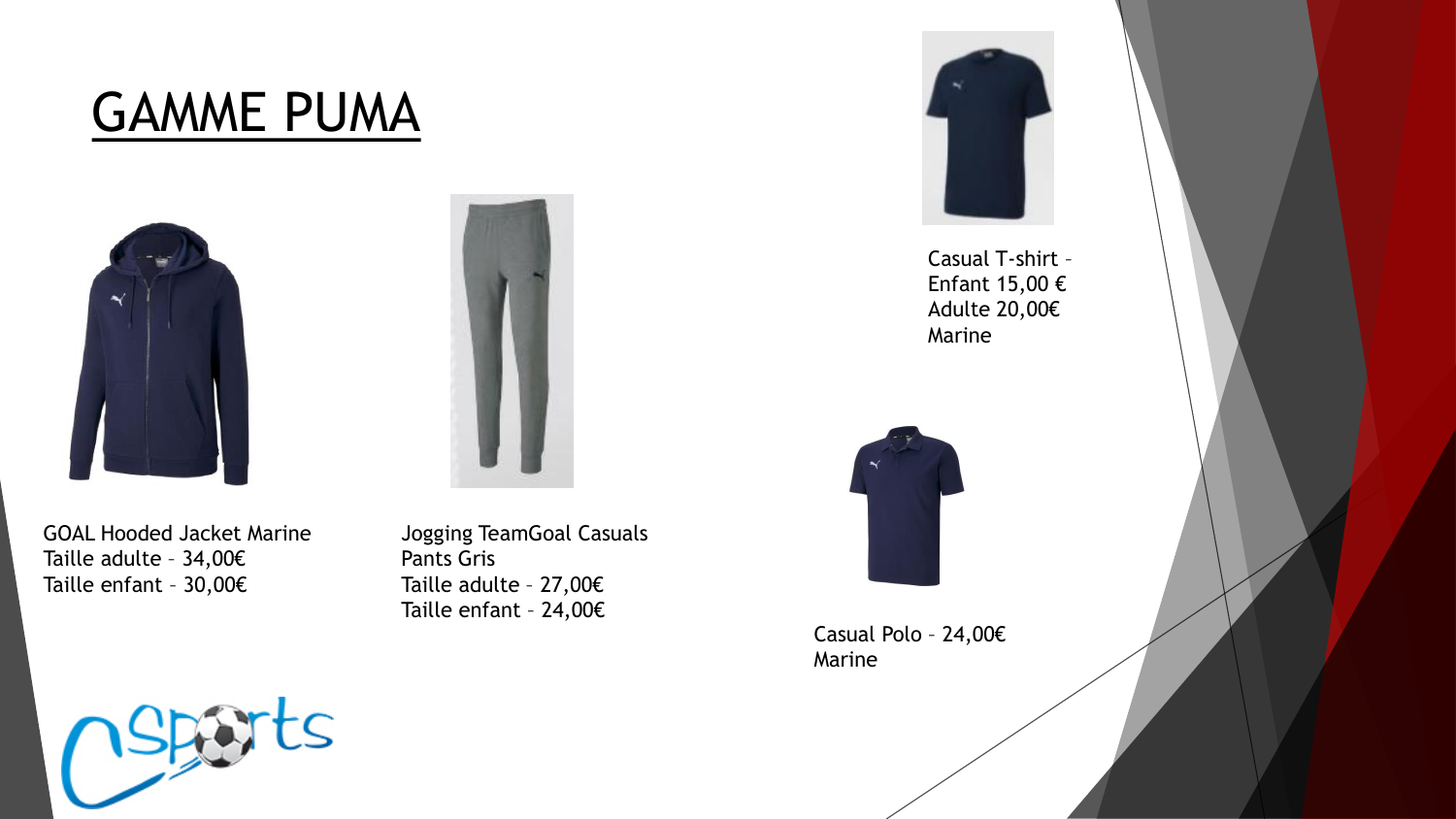## GAMME PUMA Training





Sweat LIGA Training ¼ Zip Top Marine Taille adulte – 30,00€ Taille enfant – 25,00€

LIGA Training Pants Slim Marine Taille adulte – 25€ Taille enfant – 23,00€

LIGA Training Marine Pants Pro – 35€

Short à poche LIGA Sideline Marine Shorts – 20€



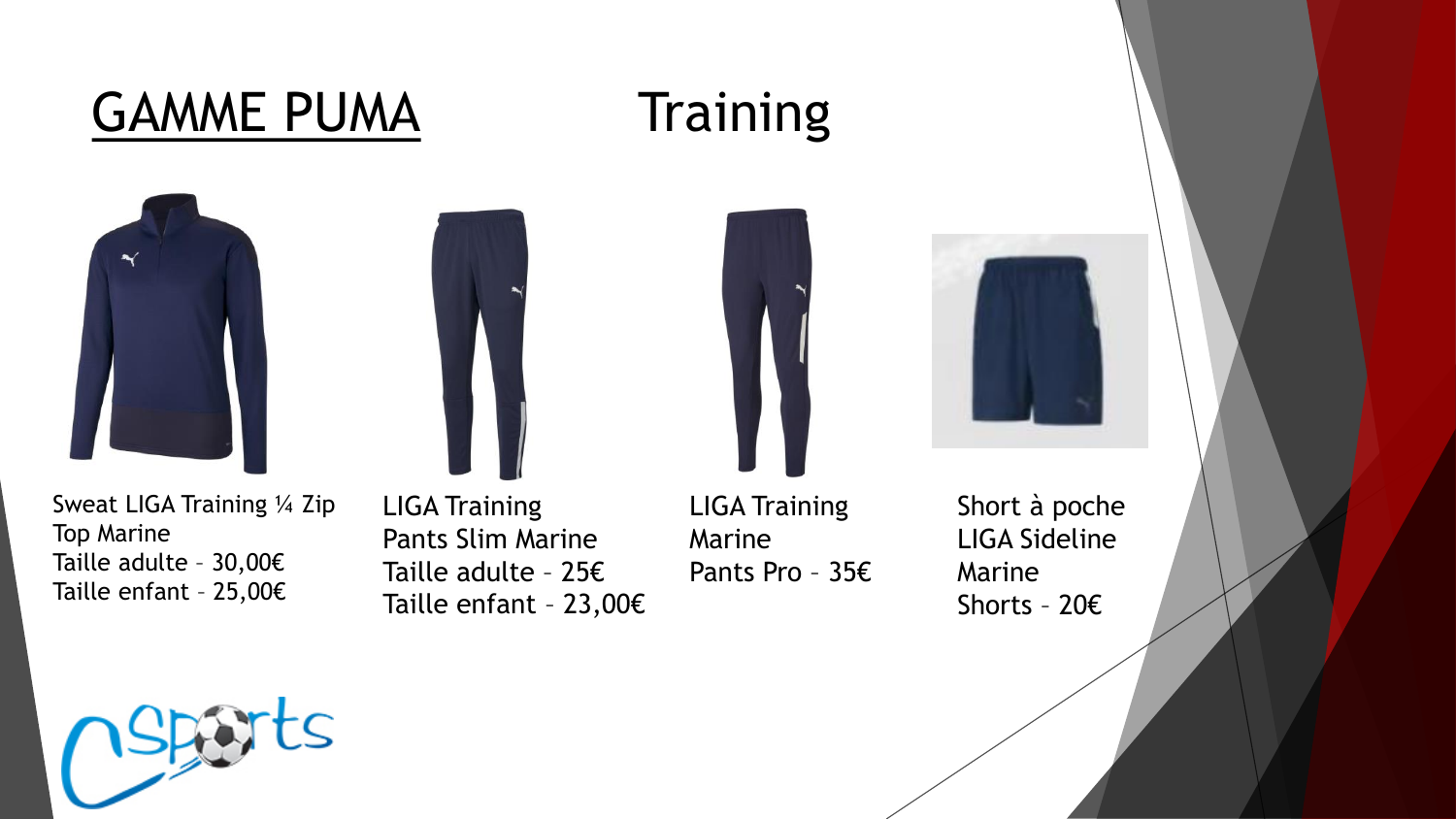### GAMME PUMA Women



LIGA ¼ Zip Top – 30,00€ Marine





LIGA Jersey – 15,00€ Marine

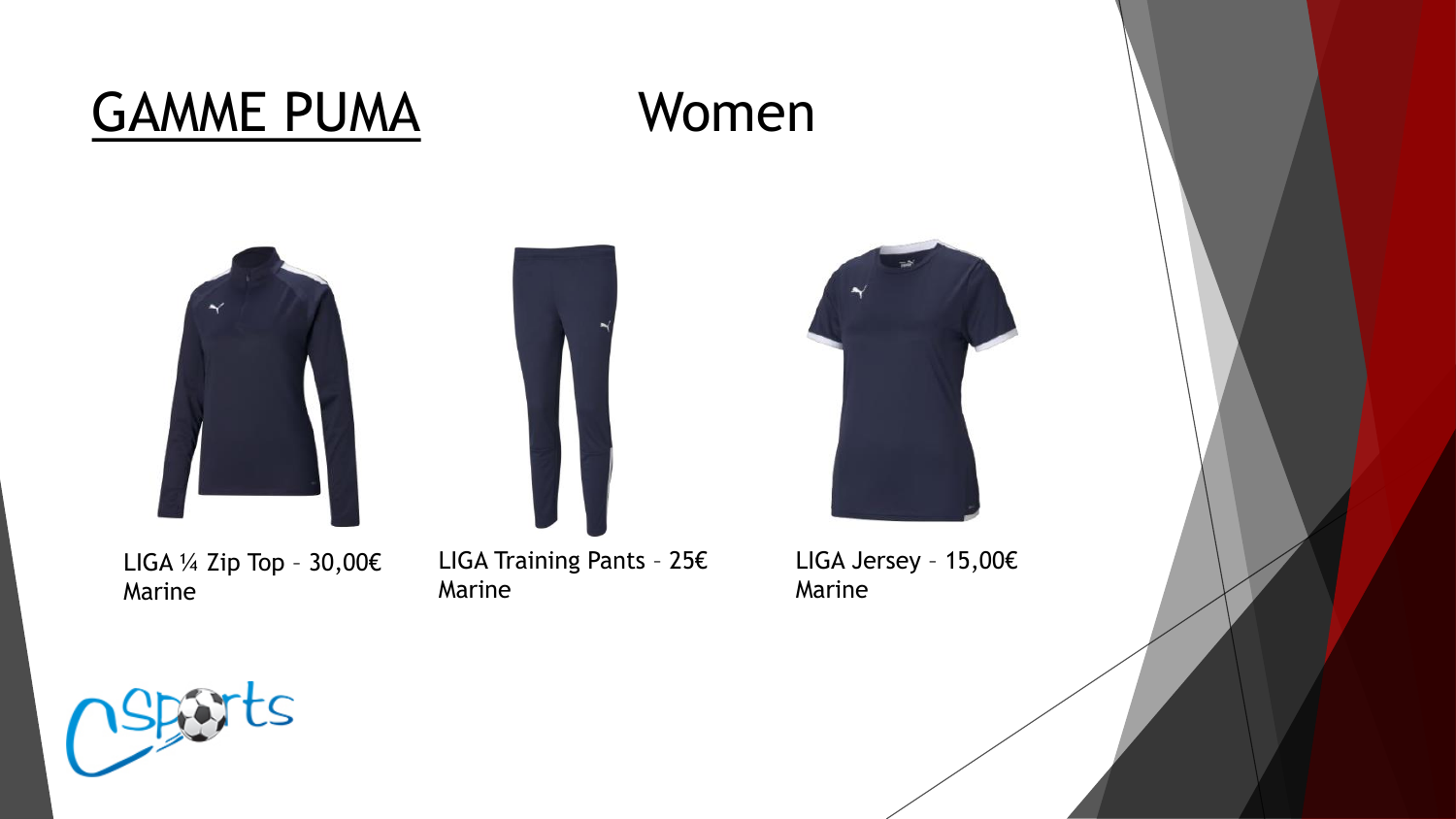#### GAMME PUMA







Casquette – 9,00€ Black

Bonnet – 13€ Black

Coupe-vent Marine Taille adulte – 35,00€ Taille enfant – 32,00€

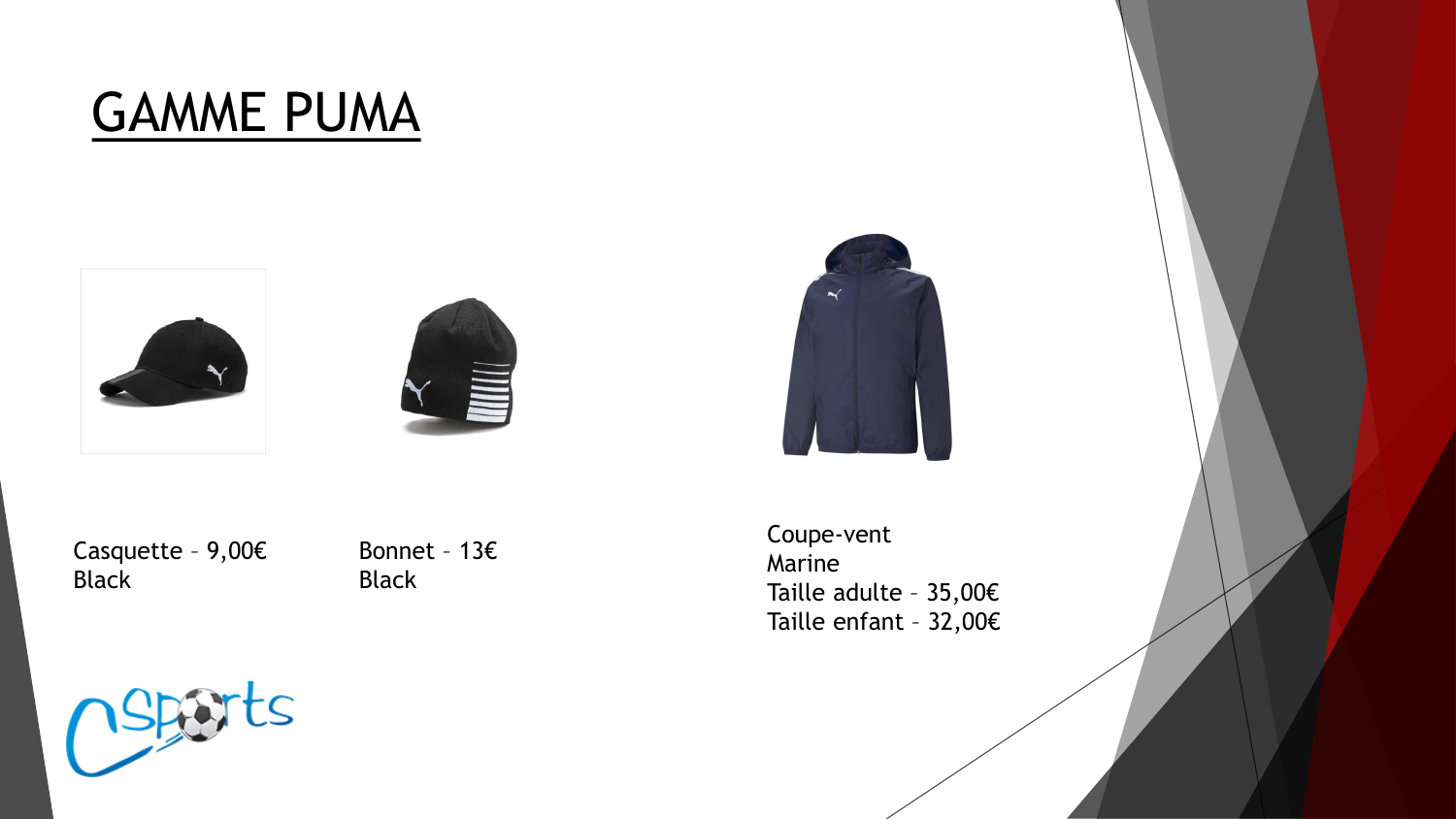### GAMME PUMA Winter









Bench Jacket Black Taille Adulte – 65,00€ Taille Enfant – 60,00€ LIGA Padded Jacket Marine Taille Adulte – 60,00€ Taille Enfant – 54,00€

Neck Warmer II – 8,5€ Black

LIGA Winter Gloves – 15€ Black